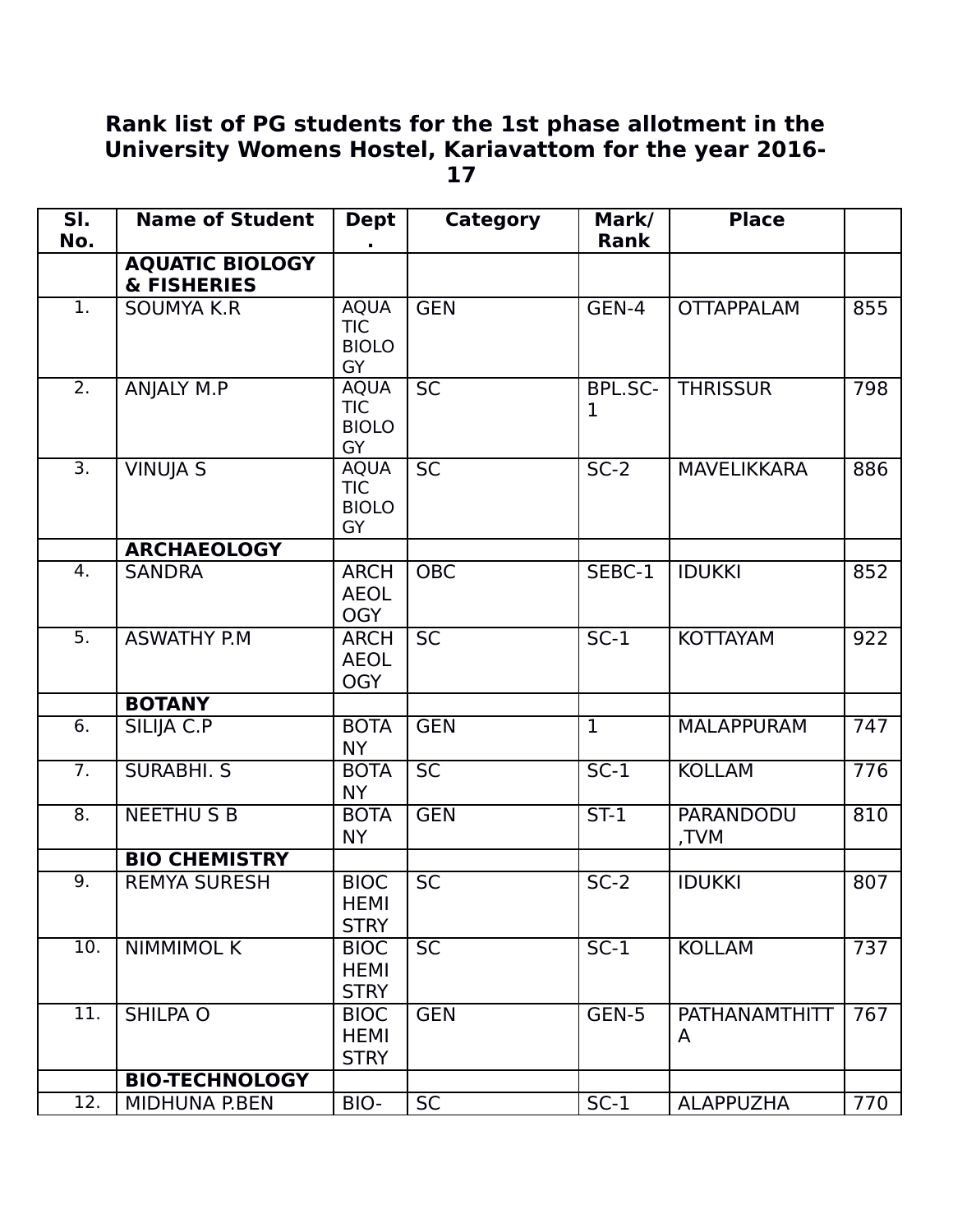|                          |                                                 | <b>TECH</b><br><b>NOLO</b><br>GY                                        |                        |                  |                                   |            |
|--------------------------|-------------------------------------------------|-------------------------------------------------------------------------|------------------------|------------------|-----------------------------------|------------|
| 13.                      | <b>RADHIKA R</b>                                | BIO-<br><b>TECH</b><br><b>NOLO</b><br><b>GY</b>                         | <b>SC</b>              | $SC-2$           | <b>PORUVAZHY</b>                  | 943        |
| 14.                      | <b>ATHIRA S DEV</b>                             | BIO-<br><b>TECH</b><br><b>NOLO</b><br>GY                                | <b>GEN</b>             | GEN-4            | <b>KOLLAM</b>                     | 884        |
|                          | <b>CHEMISTRY</b>                                |                                                                         |                        |                  |                                   |            |
| $\overline{15}$ .        | <b>ANU K.SOMAN</b>                              | <b>CHEM</b><br><b>ISTRY</b>                                             | <b>SC</b>              | $SC-1$           | <b>KOLLAM</b>                     | 794        |
| 16.                      | <b>GOPIKA J.S</b>                               | <b>CHEM</b><br><b>ISTRY</b>                                             | <b>GEN</b>             | $\overline{1}$   | <b>KUNNATHUKAL</b>                | 888        |
|                          | <b>COMMERCE</b>                                 |                                                                         |                        |                  |                                   |            |
| $\overline{17}$ .        | <b>ARYA SURESH</b>                              | <b>COM</b><br><b>MERC</b><br>E                                          | $\overline{SC}$        | $SC-3$           | <b>AMACHAL</b>                    | 948        |
| $\overline{18}$ .        | S.NIVEDITHA                                     | <b>COM</b><br><b>MERC</b><br>E                                          | <b>GEN</b>             | GEN-1            | <b>ALAPPUZHA</b>                  | 766        |
|                          | <b>COMPUTATIONAL</b><br><b>BIOLOGY</b>          |                                                                         |                        |                  |                                   |            |
|                          |                                                 |                                                                         |                        |                  |                                   |            |
| $\overline{19}$ .        | <b>PRABHA S.N</b>                               | <b>COMP</b><br><b>UTATI</b><br><b>ONAL</b><br><b>BIOL</b><br><b>OGY</b> | <b>GEN</b>             | $\overline{4}$   | PATHANAMTHITT<br>A                | 866        |
| 20.                      | <b>ROSHNI PRASAD</b>                            | <b>COMP</b><br><b>UTATI</b><br><b>ONAL</b><br><b>BIOL</b><br><b>OGY</b> | <b>GEN</b>             | $\mathbf{1}$     | <b>PATHANAMTHITT</b><br>A         | 739        |
|                          | <b>COMPUTER</b><br><b>SCIENCE</b>               |                                                                         |                        |                  |                                   |            |
| 21.<br>$\overline{22}$ . | <b>NISHA PUSHKARAN</b><br><b>CHIPPY VIJAYAN</b> | <b>COMP</b><br><b>UTER</b><br><b>SCIEN</b><br><b>CE</b><br><b>COMP</b>  | <b>SC</b><br><b>SC</b> | $SC-1$<br>$SC-2$ | <b>ALAPPUZHA</b><br>PATHANAMTHITT | 813<br>894 |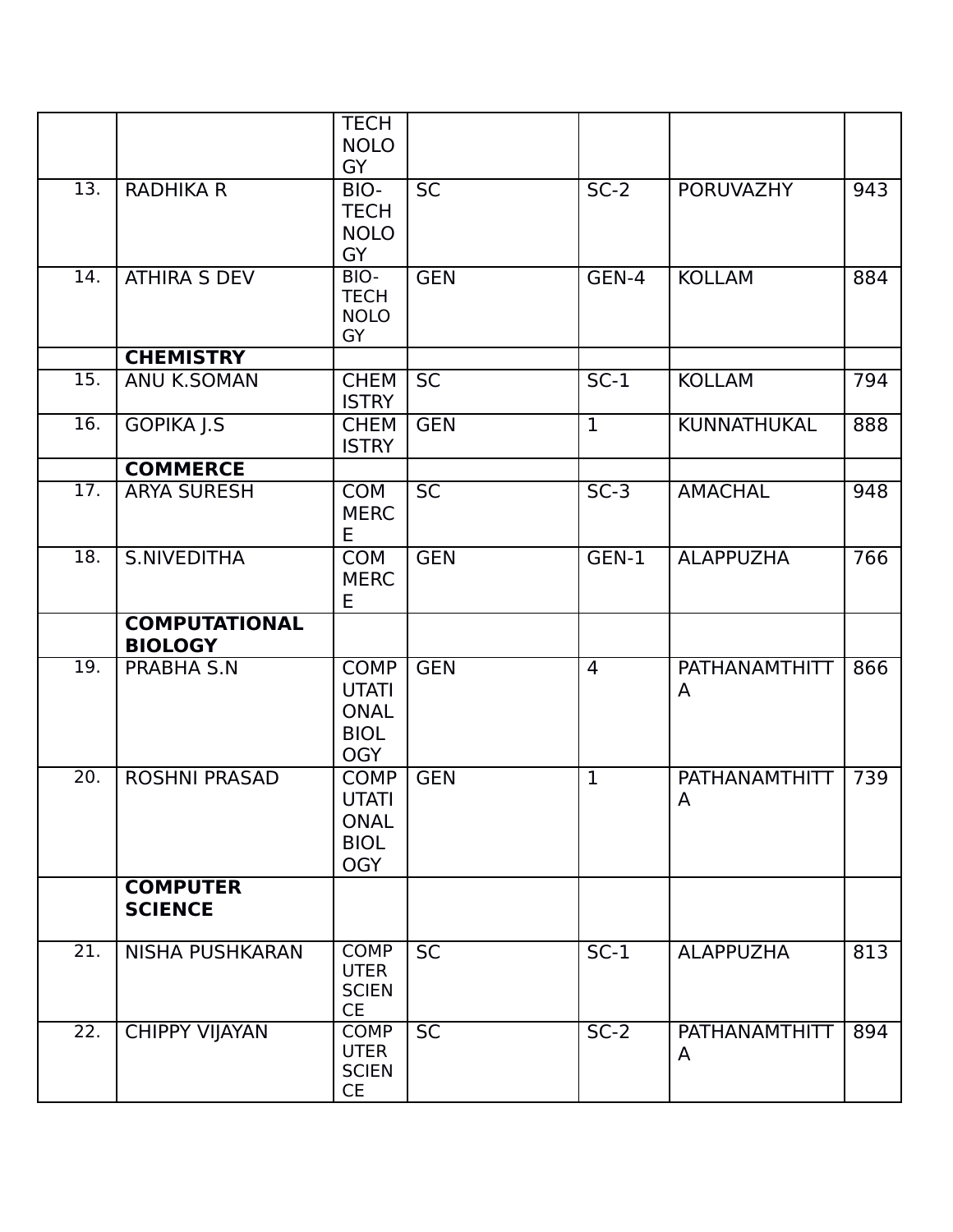|                   | <b>DEMOGRAPHY</b>                      |                                                                         |                  |                 |                                  |                  |
|-------------------|----------------------------------------|-------------------------------------------------------------------------|------------------|-----------------|----------------------------------|------------------|
| $\overline{23}$ . | <b>DIVYA M</b>                         | <b>DEMO</b><br><b>GRAP</b><br><b>HY</b>                                 | <b>SIUC</b>      | $\overline{1}$  | <b>ELAVATTOM</b>                 |                  |
|                   | <b>ECONOMICS</b>                       |                                                                         |                  |                 |                                  |                  |
| 24.               | RESHMA RAJEEVAN                        | <b>ECON</b><br><b>OMIC</b><br>S                                         | $\overline{OBC}$ | GEN-2<br>SEBC-1 | <b>KOLLAM</b>                    | $\overline{725}$ |
| 25.               | <b>SANRAMOL</b><br><b>VARHEESE</b>     | <b>ECON</b><br><b>OMIC</b><br>S                                         | <b>BPL</b>       | BPL-1           | <b>IDUKKI</b>                    | 789              |
|                   | <b>ENVIRONMENTAL</b><br><b>SCIENCE</b> |                                                                         |                  |                 |                                  |                  |
| 26.               | ANCY V JOSE                            | <b>ENVIR</b><br><b>ONME</b><br><b>NTAL</b><br><b>SCIEN</b><br><b>CE</b> | <b>OBC</b>       | $\overline{2}$  | <b>CHERTHALA</b>                 | 841              |
| $\overline{27}$ . | <b>LEKSHMI R</b>                       | <b>ENVIR</b><br><b>ONME</b><br><b>NTAL</b><br><b>SCIEN</b><br><b>CE</b> | <b>GEN</b>       | $\mathbf{1}$    | <b>WAYANADU</b>                  | 746              |
|                   | <b>FUTURE STUDIES</b>                  |                                                                         |                  |                 |                                  |                  |
| 28.               | <b>SARANYA O.R</b>                     | <b>FUTU</b><br><b>RE</b><br><b>STUDI</b><br><b>ES</b>                   | <b>GEN</b>       | $\mathbf{1}$    | NELLANADU.<br><b>TVM</b>         | 950              |
|                   | <b>GEOLOGY</b>                         |                                                                         |                  |                 |                                  |                  |
| 29.               | <b>ASHA MERIN JOLLY</b>                | <b>GEOL</b><br><b>OGY</b>                                               | <b>GEN</b>       | GEN-1           | <b>THIRUMUDIKUN</b><br><b>NU</b> | 804              |
| $\overline{30}$ . | <b>GEETHUPRASAD</b>                    | <b>GEOL</b><br><b>OGY</b>                                               | <b>SC</b>        | $SC-1$          | <b>KOTTAYAM</b>                  | 801              |
|                   | <b>HINDI</b>                           |                                                                         |                  |                 |                                  |                  |
| $\overline{31}$ . | <b>VAISHNAVI B</b>                     | <b>HINDI</b>                                                            | <b>SC</b>        | $SC-1$          | <b>KOLLAM</b>                    | 917              |
| 32.               | RENJINI C.S.                           | <b>HINDI</b>                                                            | <b>GEN</b>       | BPL-2           | <b>PATHANAMTHITT</b><br>A        |                  |
|                   | <b>HISTORY</b>                         |                                                                         |                  |                 |                                  |                  |
| 33.               | <b>SRUTHIMOL A.S</b>                   | <b>HIST</b><br><b>ORY</b>                                               | ST               | $ST-1$          | <b>IDUKKI</b>                    | 823              |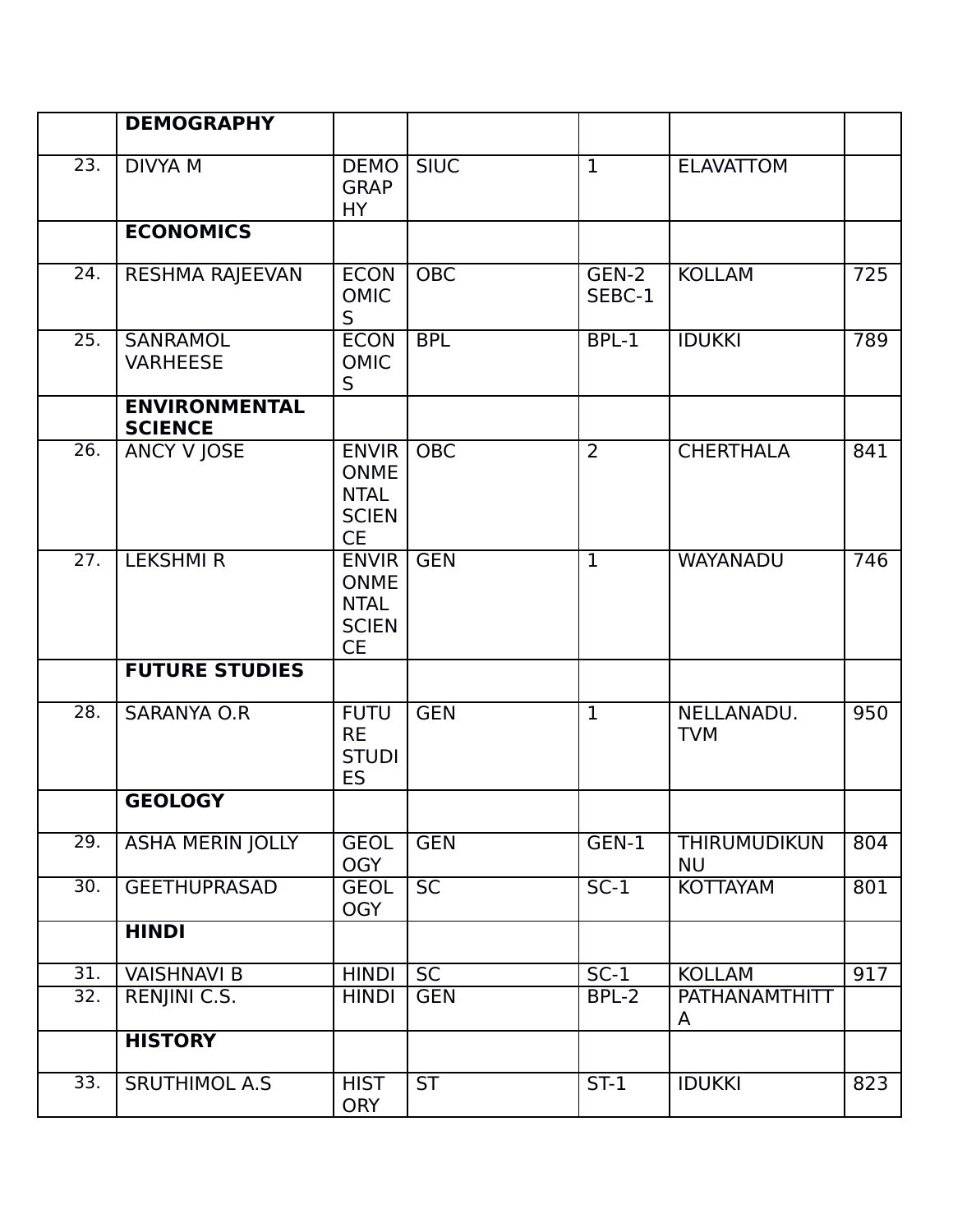| 34.               | <b>SYAMINI S</b>                    | <b>HIST</b><br><b>ORY</b>                                     | <b>SC</b>       | $SC-2$         | <b>NEELIKULAM</b>         | 932 |
|-------------------|-------------------------------------|---------------------------------------------------------------|-----------------|----------------|---------------------------|-----|
| 35.               | <b>STEPHY GEORGE</b>                | <b>HIST</b><br><b>ORY</b>                                     | <b>GEN</b>      | $\mathbf{1}$   | <b>PALAKKADU</b>          | 750 |
|                   | <b>IMK</b>                          |                                                               |                 |                |                           |     |
| 36.               | <b>ATHIRA RAPHAEL</b>               | <b>IMK</b><br><b>MBA</b>                                      | <b>GEN</b>      | <b>GEN-21</b>  | <b>WAYANADU</b>           | 826 |
| $\overline{37}$ . | <b>GOPIKA G.K</b>                   | <b>IMK</b><br><b>MBA</b>                                      | <b>GEN</b>      | <b>GEN-22</b>  | <b>KOLLAM</b>             | 825 |
|                   | <b>INTEGRATED</b><br><b>BIOLOGY</b> |                                                               |                 |                |                           |     |
| $\overline{38}$ . | <b>NEENA NARAYAN</b>                | <b>INTE</b><br><b>GRAT</b><br>ED<br><b>BIOL</b><br><b>OGY</b> | <b>GEN</b>      | GEN-2          | <b>KOTTARAKKARA</b>       | 827 |
|                   | <b>LAW</b>                          |                                                               |                 |                |                           |     |
| 39.               | CHESHA P.<br><b>CHELLAPPAN</b>      | <b>LAW</b>                                                    | <b>SC</b>       | $SC-2$         | <b>PATHANAMTHITT</b><br>A | 736 |
| 40.               | MEERA A.S                           | <b>LAW</b>                                                    | $\overline{SC}$ | $SC-1$         | <b>KOLLAM</b>             | 941 |
| 41.               | DHANYA A.S                          | <b>LAW</b>                                                    | <b>OBC</b>      | SEBC-1         | <b>KOLLAM</b>             | 812 |
|                   | <b>LINGUISTICS</b>                  |                                                               |                 |                |                           |     |
| 42.               | <b>ASWATHY S</b>                    | <b>LING</b><br><b>UISTI</b><br><b>CS</b>                      | GEN(BPL)        | $\overline{2}$ | <b>KAYAMKULAM</b>         | 914 |
| 43.               | ARYA S                              | <b>LING</b><br><b>UISTI</b><br><b>CS</b>                      | <b>GEN</b>      | $\mathbf{1}$   | <b>CHENGANNUR</b>         | 913 |
|                   | <b>MALAYALAM</b>                    |                                                               |                 |                |                           |     |
| 44.               | <b>DEVIKA S KUMAR</b>               | <b>MALA</b><br><b>YALA</b><br>м                               | $\overline{SC}$ | $SC-2$         | <b>KARAKONAM</b>          | 763 |
| 45.               | <b>RESHMA S.A</b>                   | <b>MALA</b><br><b>YALA</b><br>М                               | <b>OBC</b>      | GEN-2          | <b>KOTTAVATTOM</b>        | 915 |
| 46.               | <b>SHABANA</b>                      | <b>MALA</b><br><b>YALA</b><br>М                               | <b>SC</b>       | $SC-1$         | <b>ALAPPUZHA</b>          | 729 |
|                   | <b>MATHEMATICS</b>                  |                                                               |                 |                |                           |     |
| 47.               | NAYANA U.B                          | <b>MATH</b><br><b>EMATI</b>                                   | <b>ST</b>       | $ST-1$         | PACHAPALUVALL<br>Y        | 923 |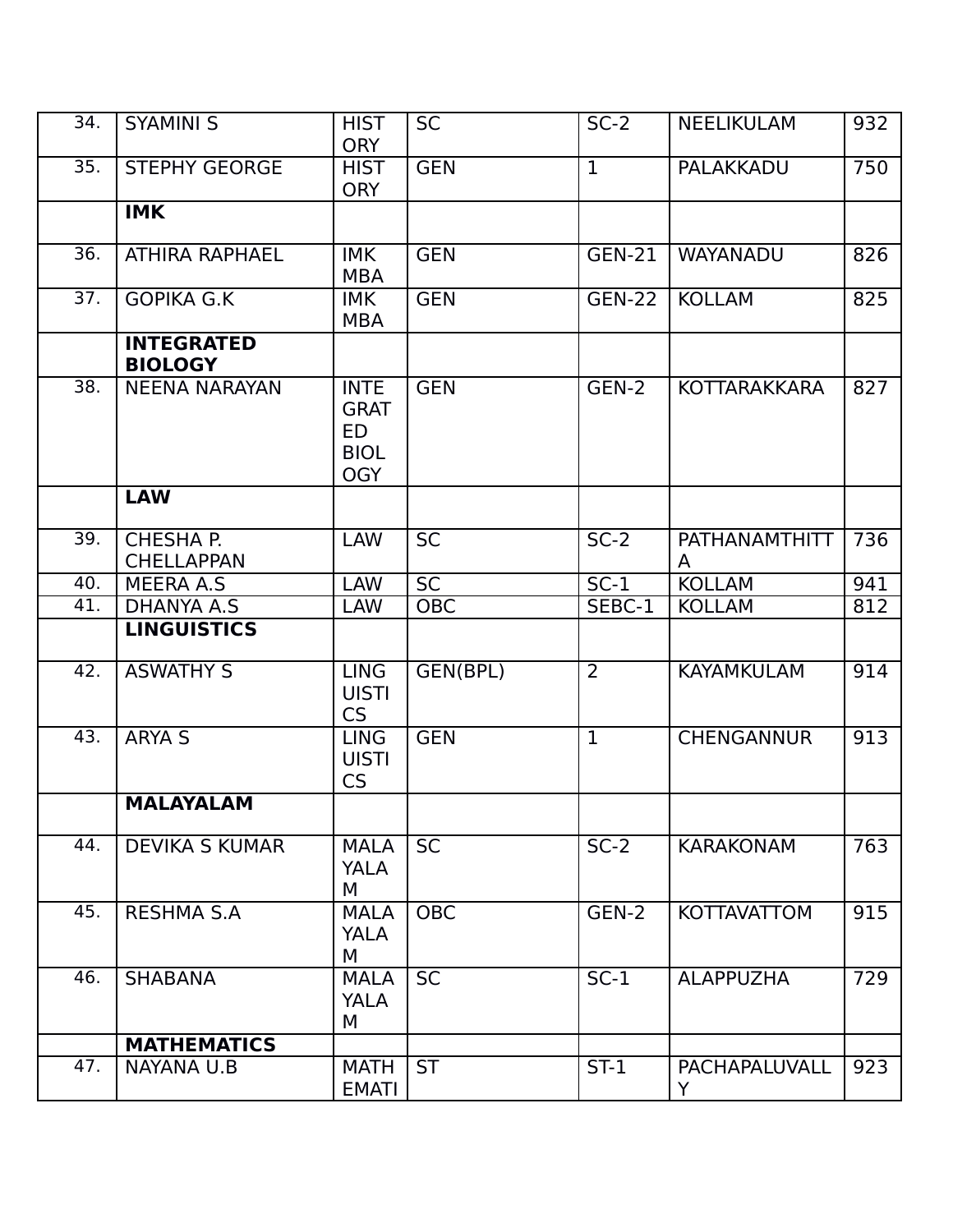|                   |                                    | CS                                                       |                 |                |                           |                  |
|-------------------|------------------------------------|----------------------------------------------------------|-----------------|----------------|---------------------------|------------------|
| 48.               | <b>RINCY SUSAN RAJU</b>            | <b>MATH</b><br><b>EMATI</b><br>CS                        | <b>GEN</b>      | GEN-4          | ANJAKALA JN.              | 752              |
|                   | <b>MCJ</b>                         |                                                          |                 |                |                           |                  |
| 49.               | ANILA <sub>S</sub>                 | <b>MCJ</b>                                               | <b>SC</b>       | $SC-1$         | <b>KOLLAM</b>             | 847              |
|                   | <b>PHYSICS</b>                     |                                                          |                 |                |                           |                  |
| 50.               | ANJU THANKAPPAN                    | <b>PHYSI</b><br><b>CS</b>                                | <b>SC</b>       | $SC-1$         | <b>ALAPPUZHA</b>          | 811              |
| $\overline{51}$ . | <b>ARYA LEKSHMI I.T.</b>           | <b>PHYSI</b><br>CS                                       | $\overline{SC}$ | $SC-3$         | <b>THODIYOOR</b>          | $\overline{924}$ |
|                   | <b>POLITICAL</b><br><b>SCIENCE</b> |                                                          |                 |                |                           |                  |
| 52.               | <b>SWATHIRAMAN U</b>               | <b>POLIT</b><br><b>ICAL</b><br><b>SCIEN</b><br><b>CE</b> | <b>OBC</b>      | Gen-1          | <b>KASARGOD</b>           | 792              |
| $\overline{53}$ . | <b>ROSHNI P.K</b>                  | <b>POLIT</b><br><b>ICAL</b><br><b>SCIEN</b><br><b>CE</b> | <b>ST</b>       | $ST-1$         | <b>ARALAM RARM</b>        | 817              |
| 54.               | <b>AMRITHA SIVAN</b>               | <b>POLIT</b><br><b>ICAL</b><br><b>SCIEN</b><br><b>CE</b> | <b>SC</b>       | $SC-1$         | <b>KARUNAGAPALLY</b>      | 764              |
|                   | <b>PSYCHOLOGY</b>                  |                                                          |                 |                |                           |                  |
| $\overline{55}$ . | <b>SURYA R</b>                     | <b>PSYC</b><br><b>HOLO</b><br>GY                         | <b>SC</b>       | $SC-1$         | <b>PAMPADY</b>            | 905              |
| 56.               | ANJALI U.G                         | <b>PSYC</b><br><b>HOLO</b><br>GY                         | <b>GEN</b>      | $GEN-1$        | <b>KOLLAM</b>             | 726              |
|                   | <b>SANSKRIT</b>                    |                                                          |                 |                |                           |                  |
| 57.               | <b>SYRYA SURENDRAN</b>             | <b>SANS</b><br><b>KRIT</b>                               | <b>GEN</b>      | GEN-1          | <b>PANTHALAM</b>          | 754              |
| 58.               | MEETHU M                           | <b>SANS</b><br><b>KRIT</b>                               | <b>OBC</b>      | $\overline{2}$ | PATHANAMTHITT<br>A        |                  |
|                   | <b>SOCIOLOGY</b>                   |                                                          |                 |                |                           |                  |
| 59.               | <b>DIVYA M</b>                     | <b>SOCI</b><br><b>OLOG</b><br>Y.                         | <b>SC</b>       | $SC-1$         | <b>PATHANAMTHITT</b><br>A | 819              |
| 60.               | <b>RUKSANA K</b>                   | <b>SOCI</b><br><b>OLOG</b><br>Y                          | <b>OBC</b>      | $\mathbf{1}$   | <b>MALAPPURAM</b>         | 856              |
| 61.               | <b>ATHIRA S</b>                    | <b>SOCI</b>                                              | <b>SC</b>       | $SC-2$         | <b>VALAVUPACHA</b>        | 918              |
|                   |                                    |                                                          |                 |                |                           |                  |